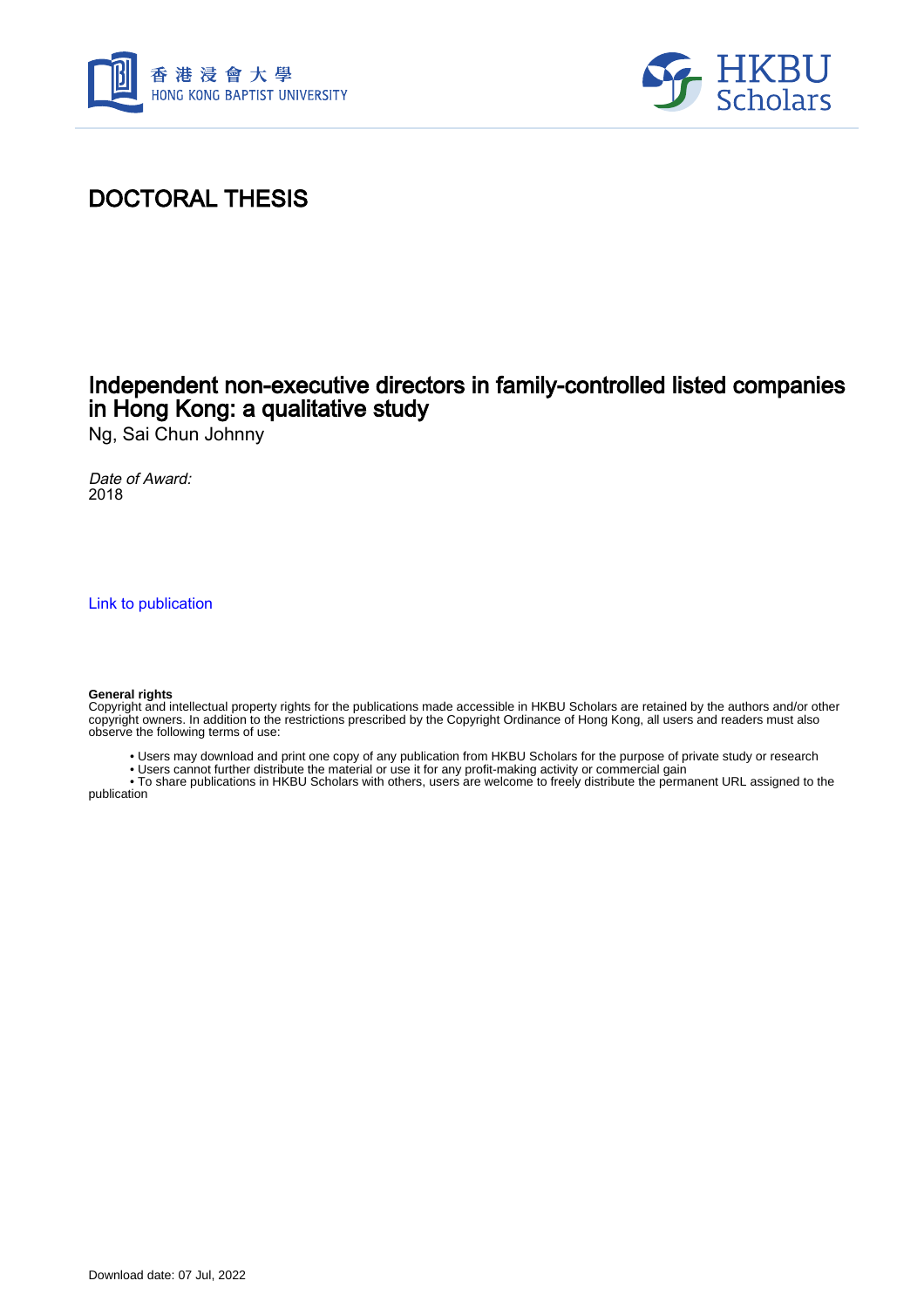### **Abstract**

<span id="page-1-0"></span>Following the growing emphasis on the monitoring role of independent directors in the board of directors in the stock exchanges of Western developed countries, companies listed on the Hong Kong Stock Exchange are required to appoint independent non-executive directors (INEDs) representing at least one-third of their boards under the Listing Rules. Unlike those Western developed capital markets where listed companies are widely held, most listed companies in Hong Kong are controlled and managed by families. This means realistically, INEDs of those family-controlled listed companies can only be appointed to the boards with the support from the controlling owners. Under such circumstances, the INEDs' ability to monitor the performance of the management of those companies independently is put in doubt. This thesis intends to conduct a qualitative study using phenomenological approach to explore and understand the role and effectiveness of INEDs in family-controlled listed companies in Hong Kong based on the INEDs' lived experiences. The study is the first of its kind in the Hong Kong corporate governance research arena, as research studies on corporate boards and directors have often adopted a quantitative approach, using only publicly available archival data without in-depth discussions with the subjects on their real experience and views on their jobs. Accordingly, issues related to directors in family-controlled listed companies that require in-depth discussions with these directors are impossible to be addressed by such research approach. Through semi-structured interviews with INEDs of companies listed in Hong Kong, this thesis has contributed to the existing knowledge and literature in the research on INEDs and corporate governance in family businesses and provide useful hints and ideas to practitioners, listed companies, investors, regulators and policy-makers.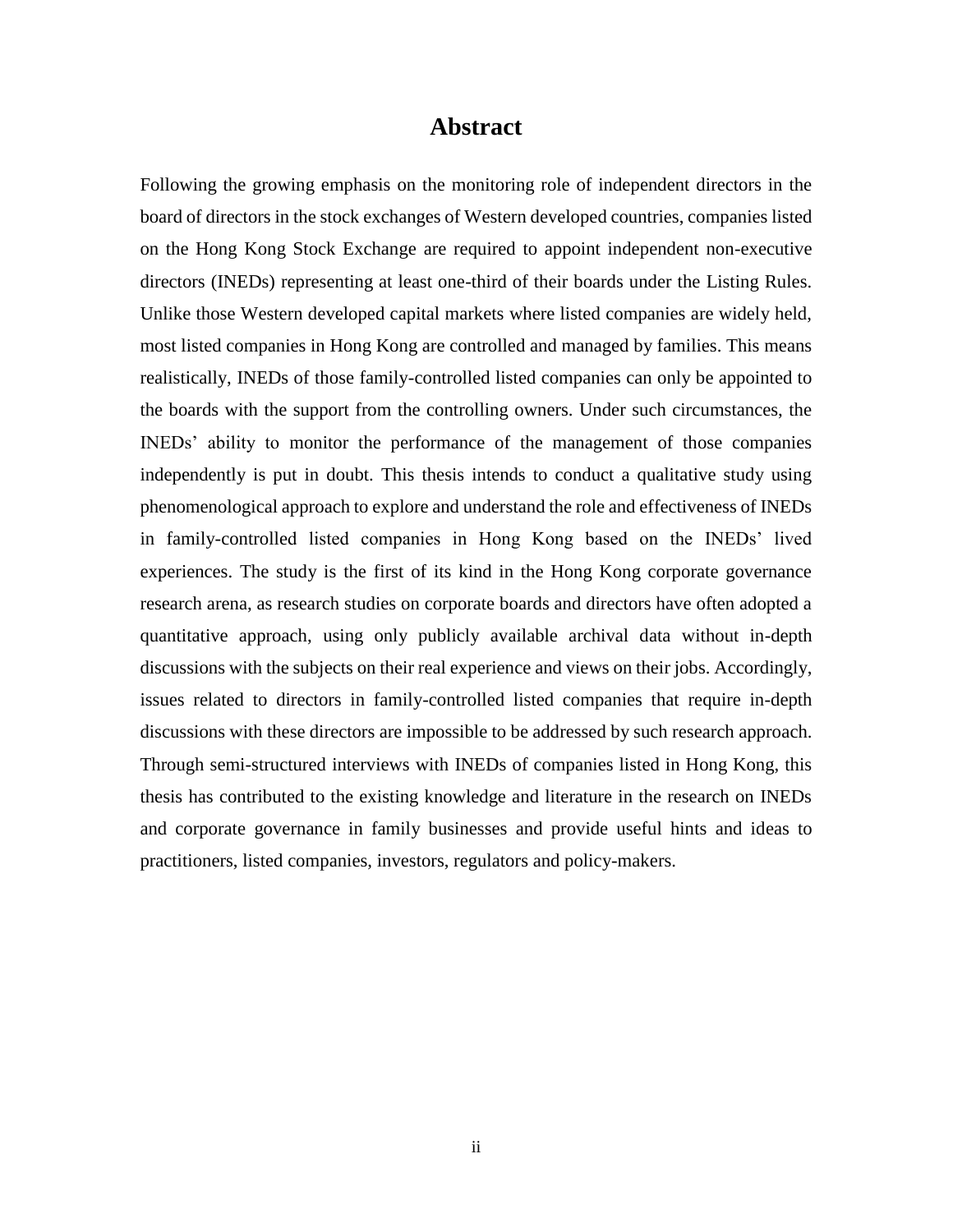# **Table of Contents**

<span id="page-2-0"></span>

| 2.2.4 Guide for INEDs published by the Hong Kong Institute of Directors  16 |  |
|-----------------------------------------------------------------------------|--|
| 2.3 Theories and Research on Governance and the Role and Effectiveness of   |  |
|                                                                             |  |
|                                                                             |  |
| 2.3.2 Family-Controlled Companies in Hong Kong and Expropriation 21         |  |
|                                                                             |  |
|                                                                             |  |
|                                                                             |  |
|                                                                             |  |
|                                                                             |  |
|                                                                             |  |
|                                                                             |  |
|                                                                             |  |
|                                                                             |  |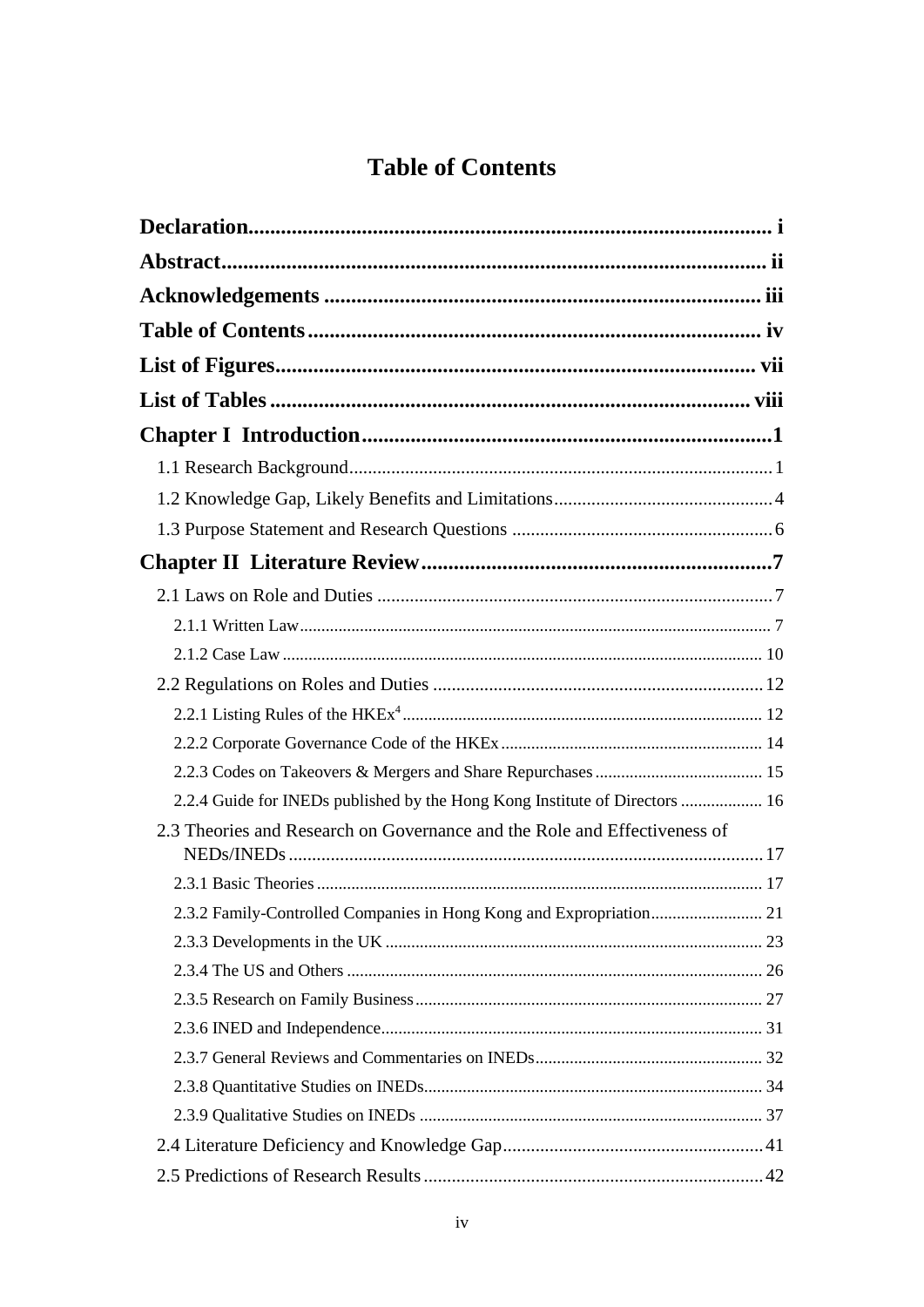| 3.1 Qualitative Study Adopting a Phenomenological Approach  44          |  |
|-------------------------------------------------------------------------|--|
|                                                                         |  |
|                                                                         |  |
|                                                                         |  |
|                                                                         |  |
|                                                                         |  |
|                                                                         |  |
|                                                                         |  |
|                                                                         |  |
|                                                                         |  |
|                                                                         |  |
|                                                                         |  |
|                                                                         |  |
|                                                                         |  |
|                                                                         |  |
|                                                                         |  |
|                                                                         |  |
|                                                                         |  |
|                                                                         |  |
|                                                                         |  |
|                                                                         |  |
|                                                                         |  |
|                                                                         |  |
|                                                                         |  |
|                                                                         |  |
|                                                                         |  |
|                                                                         |  |
|                                                                         |  |
|                                                                         |  |
|                                                                         |  |
|                                                                         |  |
| 4.5.1 Respondents' Views of the Roles and Responsibilities of INEDs  85 |  |
|                                                                         |  |
|                                                                         |  |
|                                                                         |  |